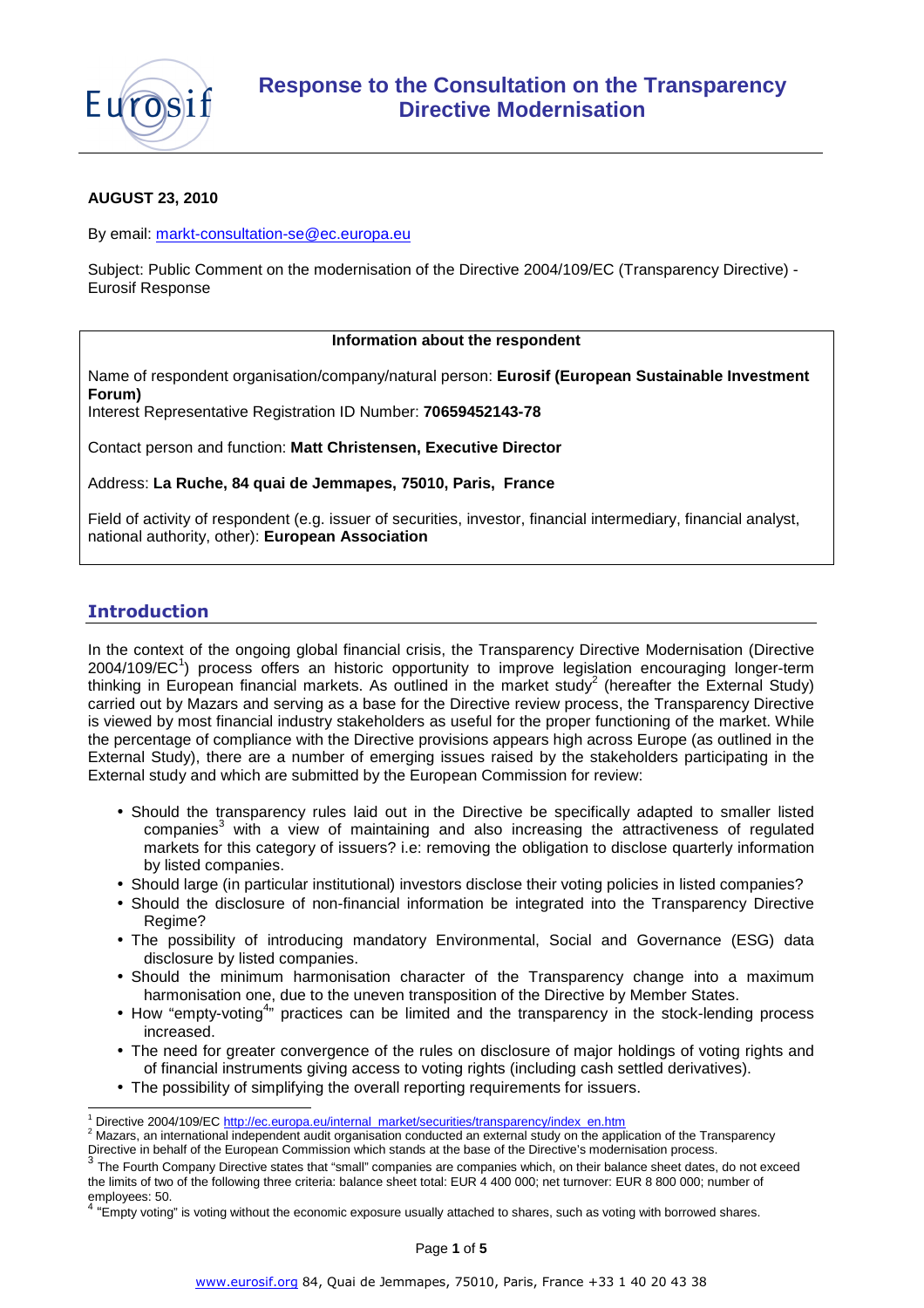

**Eurosif** (the European Sustainable Investment Forum) is a pan-European network and think-tank of national Sustainable Investment Forums whose mission is to **Develop Sustainability through European Financial Markets<sup>5</sup> .** Current member affiliates of Eurosif include pension funds, financial service providers, academic institutes, research associations and NGO's. The association is a not-for-profit entity that represents assets totalling over €1 trillion through its 80 affiliate members.

While agreeing to the relevance of the many issues raised by the European Commission in the Consultation Questionnaire for the modernisation of the Directive, Eurosif wishes to address those questions which are most consistent with its mission and expertise. **Eurosif believes that relevant, comparable and reliable transparency on material financial, environmental, social and corporate governance (ESG) issues are critical to an effective European financial market.** Therefore, Eurosif strongly advocates that ESG issues should be addressed with this specific Directive as it represents one of the more important legislative instruments to ensure a properly functioning European financial market.

Please find below Eurosif's perspective on the several of the questions in the Consultation Questionnaire as well as our general perspective on the Transparency Directive Modernisation.

# **Question 7.7: Could you provide a specific reply regarding the disclosure of environmental and social data requested in Article 46(1)(b) of the Fourth Company Law?**

Although this question is listed in the Consultation Questionnaire<sup>6</sup> under the chapter referring to small listed companies, it is important to clarify that Eurosif's position environmental, social and governance (ESG) data disclosure below refers both to small listed companies (explained in footnote n°3) and larg e corporations<sup>7</sup>

### **Eurosif proposes that mandatory disclosure of Environmental, Social and Governance (ESG) data by all listed companies should be included in the Transparency Directive.**

Environmental, social and governance issues differ from one sector to the next – a pharmaceutical company does not face the same ESG challenges as a utility company for instance. While a detailed prescriptive "one size fits all" reporting approach would not work and would be overloading for companies, Eurosif believes that one **based on principles, flexible and simple enough to work for any listed and large companies, should become mandatory**. 8

As this area has already attracted significant interest from various stakeholders, Eurosif suggests exploring a number of existing initiatives (Global Reporting Initiative, recent guidelines by the International Corporate Governance Network (ICGN)<sup>9</sup>, the current work of the Climate Disclosure Standards Board<sup>10</sup>, for instance) and use them to amend existing regulation.

Eurosif supports work done by the ICGN in 2009 which details principles under which ESG reporting should:

- Be genuinely informative and include forward-looking elements where this will enhance understanding;
- Be material, relevant and timely;

 5 Please see Appendix for information on Eurosif and its activities.

 $6$  The Consultation Questionnaire can be found at the following link:

http://ec.europa.eu/internal\_market/securities/docs/transparency/directive/consultation\_questions\_en.pdf<br><sup>7</sup> The Fourth Company Law Directive defines a large company as a sempeny with a beedeeupt over 250.

The Fourth Company Law Directive defines a large company as a company with a headcount over 250, a net turnover over €35 million and a total balance sheet over €17.5 million.<br><sup>8</sup>. A principles besed repetitive engagesh prevides a

A principles-based reporting approach provides a conceptual basis to follow instead of a list of detailed rules. Under a principlesbased approach, one starts with laying out the key objectives of good reporting in the subject area and then provides guidance explaining the objective and relating it to some common examples.<br><sup>9</sup> ICCN Statement and Cuidance on Nap financial Business Benetit

ICGN Statement and Guidance on Non-financial Business Reporting www.icgn.org

<sup>&</sup>lt;sup>10</sup> The Climate Disclosure Standards Board is developing a global framework for corporate reporting on climate change, which is at a late stage of development (a draft will be launched publicly in May 2009). www.cdsb-global.org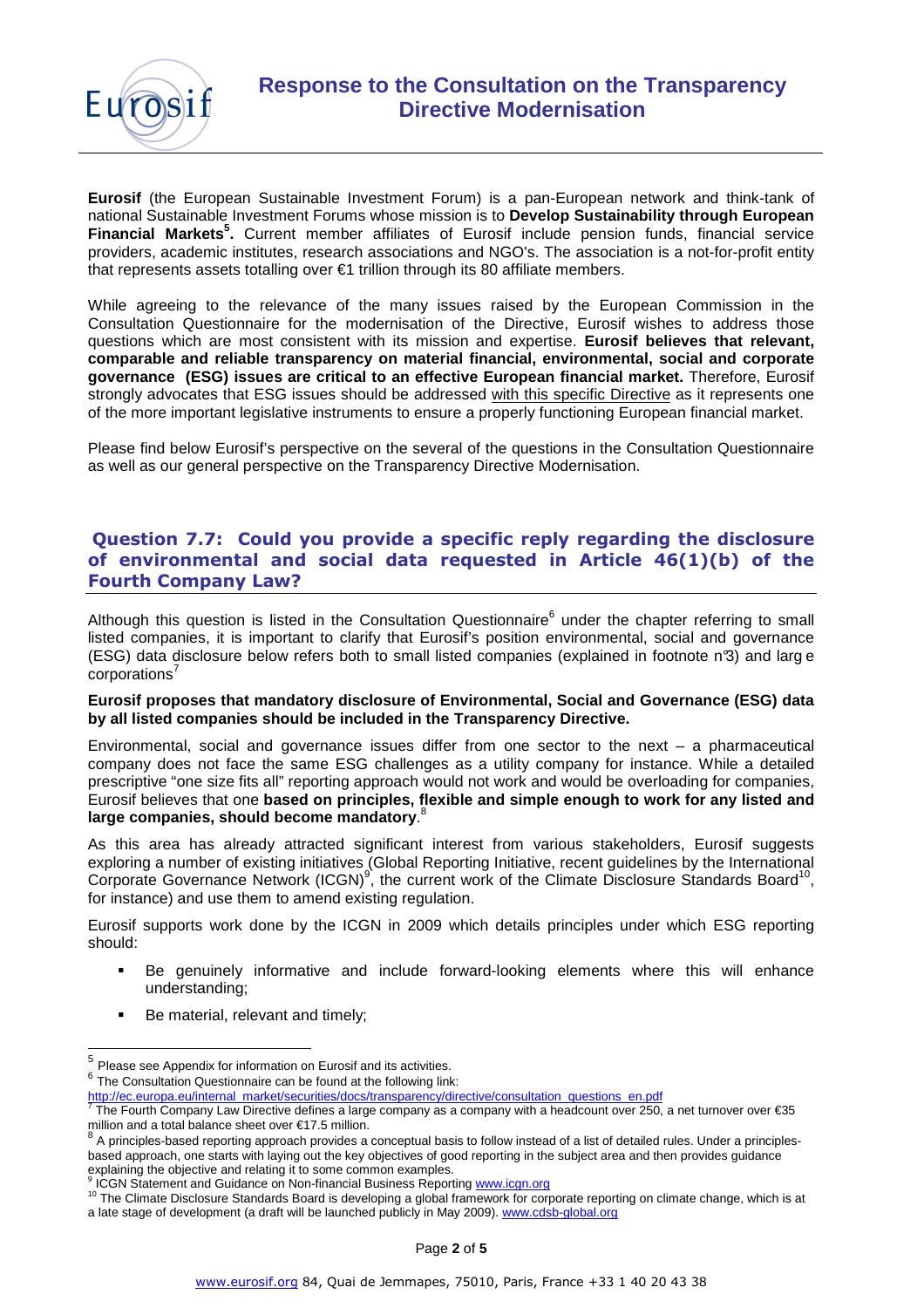

- Describe the company's strategy, and associated risks and opportunities, and explain the board's role in assessing and overseeing strategy and the management of risks and opportunities;
- Be accessible and appropriately integrated with other information that enables investors to obtain a whole picture of the company;
- Use key performance indicators (KPIs) that are linked to strategy and facilitate comparisons;
- Use objective metrics where they apply and evidence-based estimates where they do not;
- Be strengthened where possible by independent assurance that is carried out having regard to established disclosure standards applicable to 'non-financial' business reporting, such as those issued by the IASB.

At the moment, ESG data disclosure is referred to only in the Fourth Company Law in which the Article 46(1)(b) of the Fourth Company Law states that:

"To the extent necessary for an understanding of the company's development, performance or position, the analysis shall include both financial and, where appropriate, non-financial key performance indicators relevant to the particular business, including information relating to environmental and employee matters;"

Nevertheless, at the current time, this requirement has not been readily enforced nor have companies disclosed substantive ESG information that could help investors. **Eurosif believes that European institutions should make reporting on ESG data no longer an option subject to interpretation but a requirement and the Transparency Directive is a good platform for this.** 

It is increasingly understood that financial statements capture less than 20% of corporate risks and value creation potential, with the balance deriving from intangible factors such as human capital and resource efficiency. ESG data are relevant, material information that investors should have and increasingly want as a means to better gauge longer-term risks.

**The availability of ESG data tracking the sustainability performance of companies could have a beneficial effect on corporate, investment and market performance.** Should investors conclude that companies with thoughtful long-term management of ESG issues are better-run companies, a sort of virtuous circle could be created: in this scenario, investors would reward stock prices where sustainability is integrated, and companies would respond by further improving their sustainability performance. Accordingly, a fixation on meeting quarterly earnings estimates and other short-term measures would give way to longer-term thinking as a broader business agenda is recognised and rewarded by investors. The mandatory disclosure of ESG information by publicly listed and large companies could go a long way toward a sustainable economy.

Without such mandatory disclosure, investors will continue to lack the means of assessing substantial numbers of material factors as they arise. Incomplete data makes for inefficient markets and a lack of transparency leads to unstable financial systems. **Investors require reliable, comparable data on a broad range of potential risks.** A purely voluntary disclosure scheme does not guarantee significant, relevant and comparable data from all issuers: information is often provided selectively and very often, with the absence of common standards, the information cannot be compared with other companies, or over time. In addition, adopting a harmonised framework will ease the "questionnaire fatigue" companies sometimes complain about when they receive multiple and diverging information requests from ESG analysts. Finally, the availability of comparable ESG data from European companies will greatly assist the implementation and monitoring of all manner of relevant EU policies and target.

With regards to possible key performance indicators (KPIs), Eurosif believes that most KPIs would need to be sector-specific. A number of existing initiatives have produced interesting results in terms of KPIs (see the European Federation of Financial Analysts Societies  $(EFFAS)^{11}$ , the non-financial performance lab by the European Alliance for CSR and the sector additions of the GRI). In particular, EFFAS developed sector-specific KPIs for a limited number of industries, as well as a methodology for defining industry-specific KPIs that any third party can use. **Eurosif would like to see the Commission coordinate further collaboration among different stakeholders and initiatives** to reach a common ground. Eurosif will be happy to bring its expertise and that of its member affiliates into this type of collaboration.

l <sup>11</sup> EFFAS "KPIs for ESG: A Guideline for the integration of ESG into financial analysis and corporate valuation"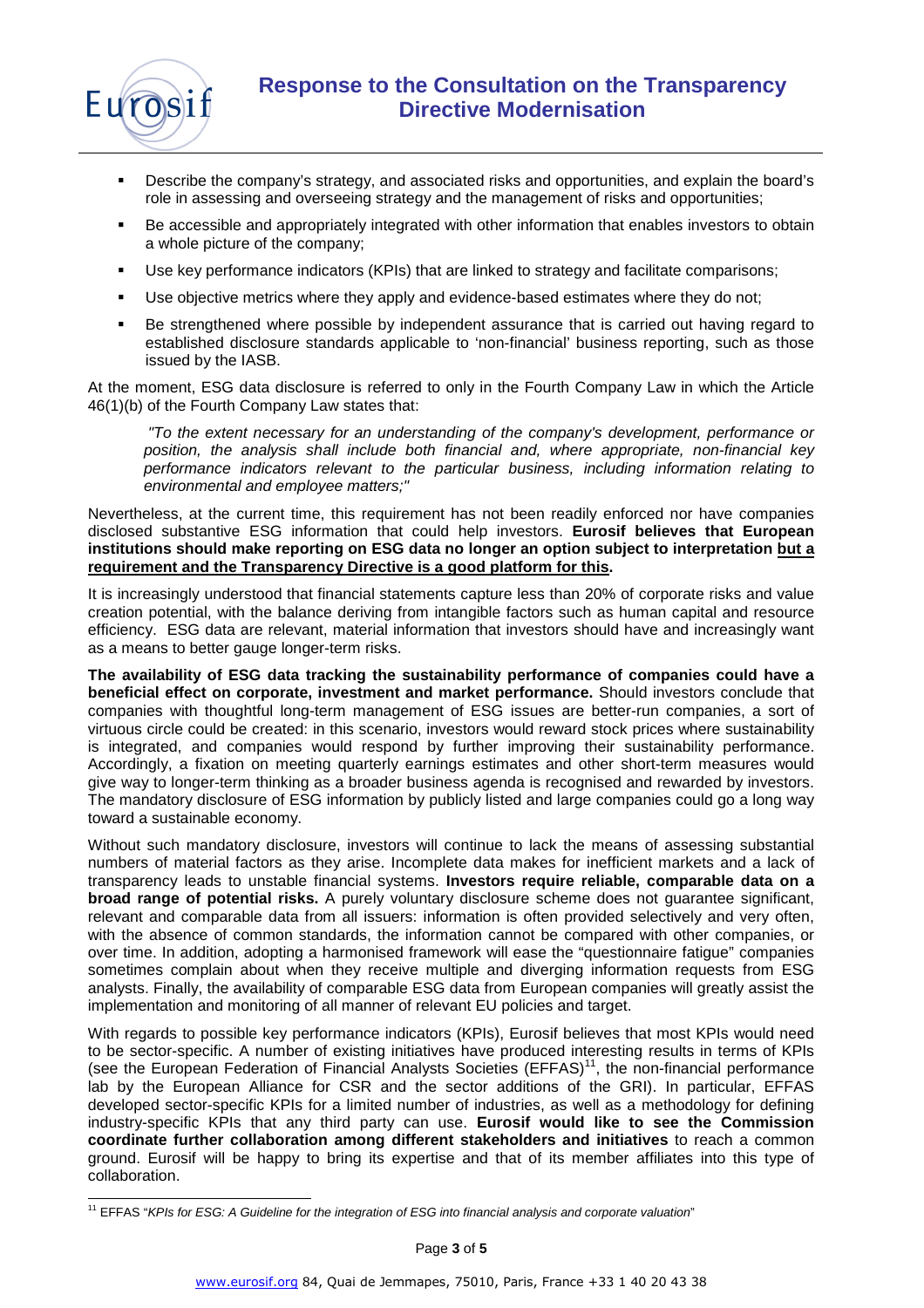

Currently regulators and stock exchanges in numerous jurisdictions around the world – including France (loi NRE, article 116), Brazil, Malaysia, South Africa, Sweden and very recently Denmark – have mandated or encouraged the disclosure of such data.<sup>12</sup> In the United States, mandatory disclosure is currently being promoted by investors to the Obama administration. The EU would retain its leadership on sustainability issues by mandating disclosure of ESG data by publicly traded, large corporations.

## **Question 15: Which is the best way to make the investment process more transparent (please justify your answer):**

-i) requesting investors to disclose their future intentions with holdings;

**-ii) requesting investors to disclose their actual voting policies;** 

-iii) both;

-iv) none;

-v) other**.** 

**Eurosif believes that that the first step in ensuring greater sustainability is for investors to disclose their actual voting policies.** 

Eurosif considers that the Transparency Directive should foster the development of Responsible Investment among institutional investors. Given the current context of the global financial crisis, Eurosif believes that Transparency Directive should encourage **the disclosure by investors on how they integrate environmental, social and governance issues in their investment policies.** 

As discussed previously in the answer to Question 7.7 above, ESG issues do affect the performance of companies. There is a growing consensus in the financial community that **taking ESG issues into consideration is consistent with the fiduciary duty of investors when it impacts profitability**, and is further relevant when there is a consensus to do so by participants /members /stakeholders.<sup>1</sup> **Ownership and power imply responsibility from investors and trustees**. ESG issues such as climate change, working conditions at suppliers' factories, misaligned executive compensation, corruption and human rights have material impacts on stock values and investment portfolio performance.

Similar transparency regulations have already been adopted in the United Kingdom (2000), France (2001), Germany (2001), Sweden (2001), Belgium (2004), Norway (2004), Austria (2005) and Italy (2004) and were recommended in the 2009 OECD reviewed Guidelines for pension fund governance<sup>14</sup>.

This response has been developed as a part of Eurosif's aims to encourage disclosure, transparency and responsible ownership, and to promote the integration of social, environmental and governance issues into financial services. It does not necessarily reflect the views of all of its Member Affiliates.

Yours sincerely, Matt Christensen Executive Director, Eurosif (European Sustainable Investment Forum)

Matt Christensen

l  $12$  For detailed references to case studies, see "Innovations in Social and Environmental Disclosure Outside the United States" by Domini Social Investments http://www.domini.com/common/pdf/Innovations\_in\_Disclosure.pdf

<sup>13</sup> UNEP FI, Freshfields, Bruckhaus, Deringer : a legal framework for the integration of environmental, social and governance issues into institutional investment, October 2005.

<sup>14</sup> The 2009 OECD Guidelines for Pension Fund governance can be found here: http://www.oecd.org/dataoecd/18/52/34799965.pdf